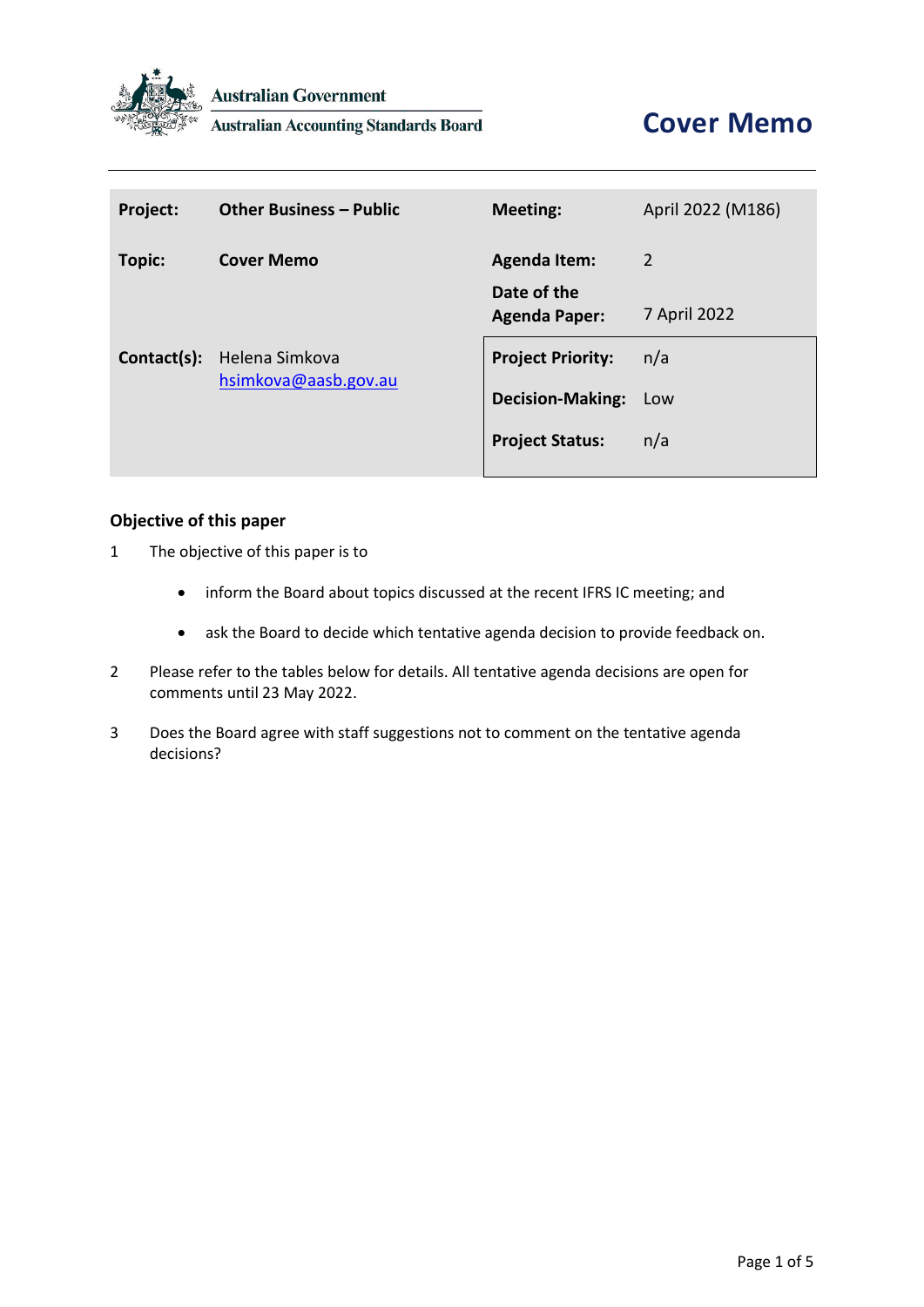## **IFRS IC UPDATES**

| Paper<br>No. | <b>Title</b>                                                                                        | <b>IFRIC topic discussed</b>                                                                                                                                                                                                                                                                                                                                                                                                                                                                                                                                                                                                                                         | Previous outreach in AU                                                                                                                                                                                       | <b>Staff</b><br>recommendation                                            |
|--------------|-----------------------------------------------------------------------------------------------------|----------------------------------------------------------------------------------------------------------------------------------------------------------------------------------------------------------------------------------------------------------------------------------------------------------------------------------------------------------------------------------------------------------------------------------------------------------------------------------------------------------------------------------------------------------------------------------------------------------------------------------------------------------------------|---------------------------------------------------------------------------------------------------------------------------------------------------------------------------------------------------------------|---------------------------------------------------------------------------|
| n/a          | <b>IFRS 17 Insurance</b><br>Contracts-<br><b>Transfer of</b><br><b>Insurance</b><br><b>Coverage</b> | IFRS 17 Insurance Contracts - Transfer of Insurance<br>Coverage<br>The Committee considered a request on how to recognise a<br>contractual service margin in PL on annuity contracts under<br>group contracts. The request presented 2 different bases of<br>recognition (both over time but different pattern of profit to<br>be recognised over time):<br>one was based on the annuity payment expected to<br>be claimed in each period;<br>the other one based on the present value of all<br>annuity payments expected in the future period at the<br>beginning of each period.<br>The Committee decided that the second view does not meet<br>IFRS 17 criteria. | <b>No</b><br>The topic was discussed at the TRG<br>meetings, the issue few insurers in<br>AU.<br>The IFRIC staff paper was<br>presented at TRG meeting - no<br>major disagreement with the<br>decision.       | Staff recommend<br>not to comment on<br>the tentative<br>agenda decision. |
| n/a          | <b>Lease Forgiveness</b><br>of Lease<br><b>Payments</b>                                             | This relates to the rent concessions provided during the<br>pandemic (but can relate to concessions in general).<br>The lease receivables are subject to impairment model under<br>IFRS9 (ECL model). The question was, how the lessor asses the<br>receivables that were forgiven:<br>how should the lessor apply the IFRS 16 criteria;                                                                                                                                                                                                                                                                                                                             | Yes<br>Based on the outreach there is<br>limited material diversity in<br>practice in lessor's accounting.<br>ASIC issued specific guidance on<br>how it expected lessors to account<br>for this fact pattern | Staff recommend<br>not to comment on<br>the tentative<br>agenda decision. |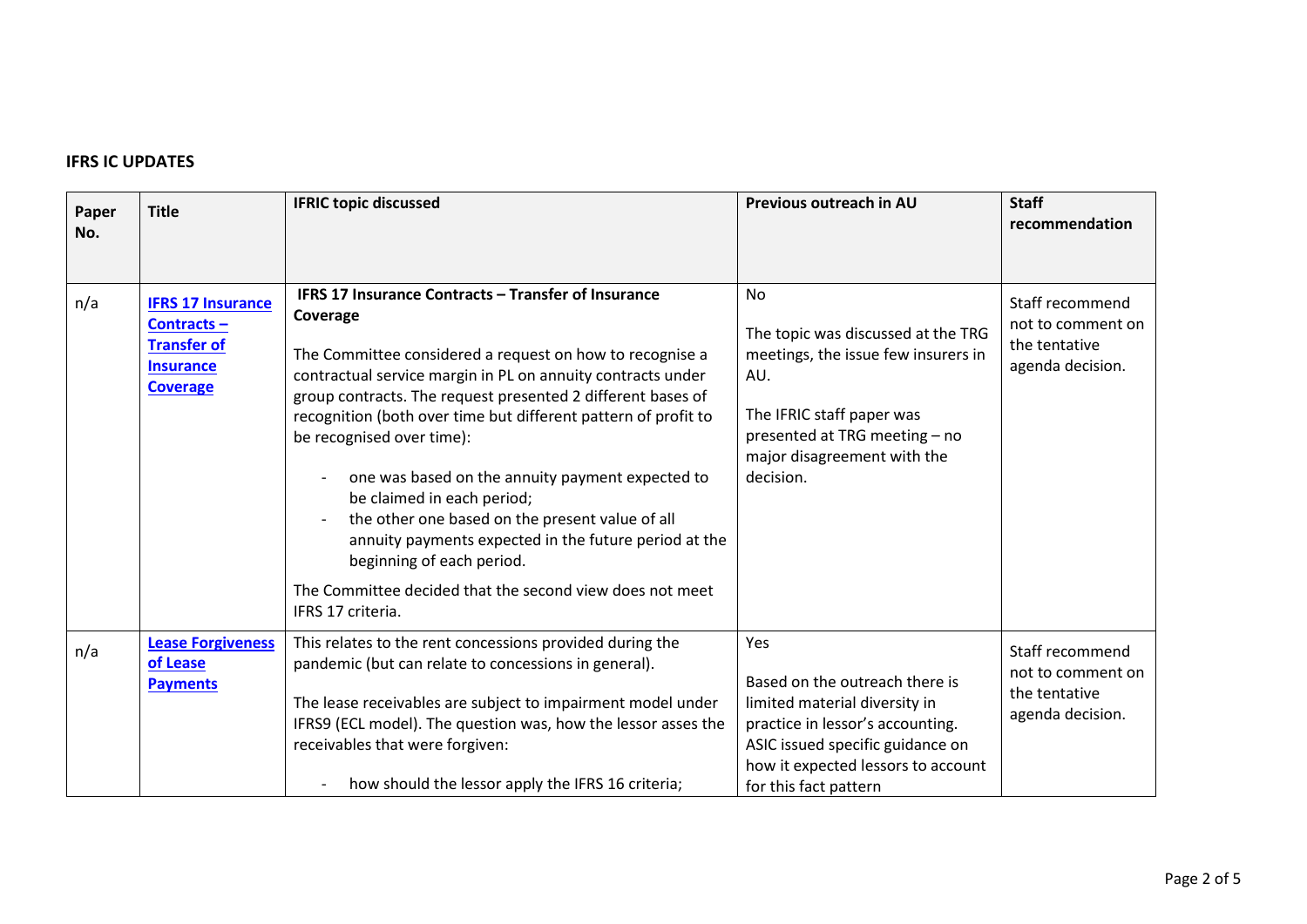| Paper | <b>Title</b> | <b>IFRIC topic discussed</b>                                                   | Previous outreach in AU            | <b>Staff</b>   |
|-------|--------------|--------------------------------------------------------------------------------|------------------------------------|----------------|
| No.   |              |                                                                                |                                    | recommendation |
|       |              |                                                                                |                                    |                |
|       |              | should the lessor derecognise the receivable under                             | (https://asic.gov.au/regulatory-   |                |
|       |              | IFRS9 or modify the lease under IFRS16.                                        | resources/financial-reporting-and- |                |
|       |              | The IC decided that lessor needs to apply the ECL model                        | audit/covid-19-implications-for-   |                |
|       |              | criteria, ie recognise credit losses representing the expected                 | financial-reporting-and-audit-     |                |
|       |              | cash shortfall (which includes expectations or forgiven lease                  | frequently-asked-questions-        |                |
|       |              | payments).                                                                     | $fags/$ #q9). The guidance         |                |
|       |              |                                                                                | recommended that rent forgiven     |                |
|       |              | The IC also decided that the change represents a lease                         | that related to past occupancy was |                |
|       |              | modification, therefore, the lessor needs to account for the                   | immediately expensed through the   |                |
|       |              | modified lease. The receivables already recognised are not                     | P&L. In practice, where lease      |                |
|       |              | part of the new lease payments (as part of the lease are only                  | receivable is accrued on the       |                |
|       |              | accrued or prepaid amounts). Therefore, the lessor should:                     | balance sheet, this would be       |                |
|       |              |                                                                                | considered rent for past           |                |
|       |              | derecognise operating lease receivables that were<br>forgiven applying IFRS 9; | occupancy, and hence, if forgiven, |                |
|       |              | apply modification rules of IFRS 16 to the forgiven                            | would be taken to the P&L.         |                |
|       |              | lease payments that were not recognised as                                     | The respondents admitted certain   |                |
|       |              | receivables yet.                                                               | diversity in respect of accounting |                |
|       |              | No standard-setting project recommended for the lessor part.                   | by lessee however it was less      |                |
|       |              |                                                                                | common.                            |                |
|       |              | On the lessee side, the IC concluded that lessee should                        |                                    |                |
|       |              | derecognise the liability (gain into PL) and adjust the right of               |                                    |                |
|       |              | use asset value for the modified value of future payments. To                  |                                    |                |
|       |              | make clear that IFRS 16 does not override IFRS 9, staff                        |                                    |                |
|       |              | recommended standard-setting activity - excluding from IFRS                    |                                    |                |
|       |              | 16 changes to a lease contract that result only in the                         |                                    |                |
|       |              | extinguishment of the lessee's liability as described in IFRS 9.               |                                    |                |
|       |              |                                                                                |                                    |                |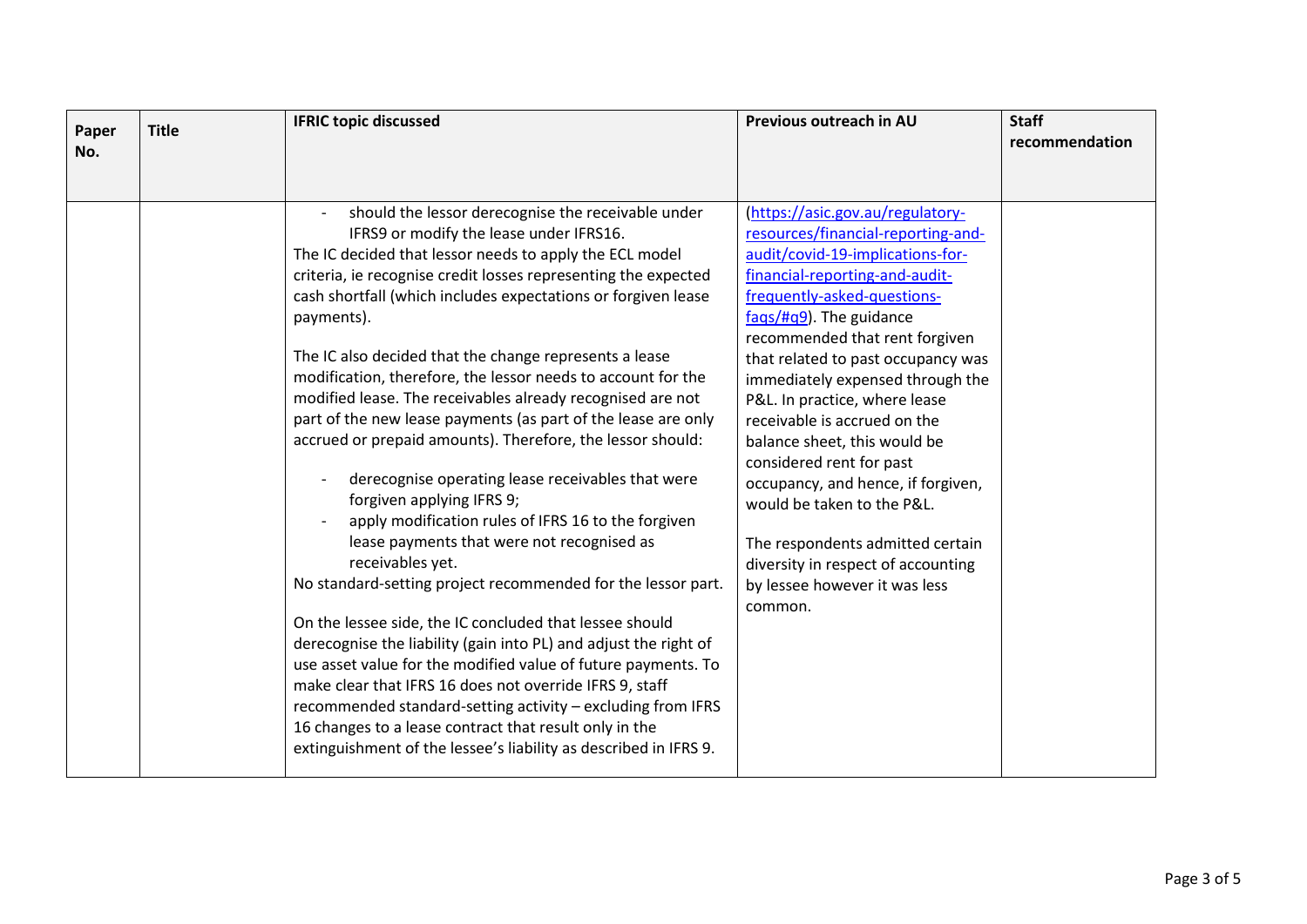| Paper | <b>Title</b>             | <b>IFRIC topic discussed</b>                                      | Previous outreach in AU | <b>Staff</b>          |
|-------|--------------------------|-------------------------------------------------------------------|-------------------------|-----------------------|
| No.   |                          |                                                                   |                         | recommendation        |
|       |                          |                                                                   |                         |                       |
|       |                          |                                                                   |                         |                       |
| n/a   | <b>Special purpose</b>   | The fact pattern stated that some shareholders (B) of SPAC        | <b>No</b>               | Open for              |
|       | acquisition              | may be entitled to reimbursement of their shares in case of       |                         | comments              |
|       | companies                | liquidation or if the acquisition of a target company is          |                         |                       |
|       | (SPAC):                  | approved. However, the life of SPAC may be extended if 2/3 of     |                         | Staff recommend       |
|       | <b>Classification of</b> | shareholders or 2/3 of shareholders (A) or (B) approve it. The    |                         | not to comment on     |
|       | public shares as         | question was whether this decision is within the control of       |                         | the tentative         |
|       | financial liabilities    | SPAC (as it determines whether the shares would be                |                         | agenda decision.      |
|       | or equity                | accounted for as equity or liabilities).                          |                         |                       |
|       |                          |                                                                   |                         | Staff understand      |
|       |                          | The IC did not decide on this as the topic is too narrow. IASB is |                         | that similar issue is |
|       |                          | looking at similar issue as part of the project FICE. No          |                         | being dealt with as   |
|       |                          | standard-setting project recommended. The IC highlighted the      |                         | part of the FICE      |
|       |                          | importance of disclosure in the notes about the classification    |                         | project.              |
|       |                          | of public shares.                                                 |                         |                       |
|       |                          |                                                                   |                         |                       |
| n/a   | <b>SPAC: Accounting</b>  | The fact pattern describes scenario where the SPAC that has       | No                      | Staff agree with the  |
|       | for Warrants at          | been acquired by an entity. Prior to the acquisition SPAC         |                         | Committee's           |
|       | <b>Acquisition</b>       | issued warrants and ordinary shares. SPAC has cash and is         |                         | conclusion and        |
|       |                          | listed at the stock exchange. Acquiring entity issued shares      |                         | recommend not to      |
|       |                          | and warrants in exchange of SPAC's shares and warrants,           |                         | comment on the        |
|       |                          | which have a higher FV.                                           |                         | tentative agenda      |
|       |                          |                                                                   |                         | decision.             |
|       |                          | On the accounting treatment the IC concluded the following:       |                         |                       |
|       |                          | the Committee concluded that the entity applies:                  |                         |                       |
|       |                          |                                                                   |                         |                       |
|       |                          | a. IFRS 2 in accounting for instruments issued to acquire         |                         |                       |
|       |                          | the stock exchange listing service; and                           |                         |                       |